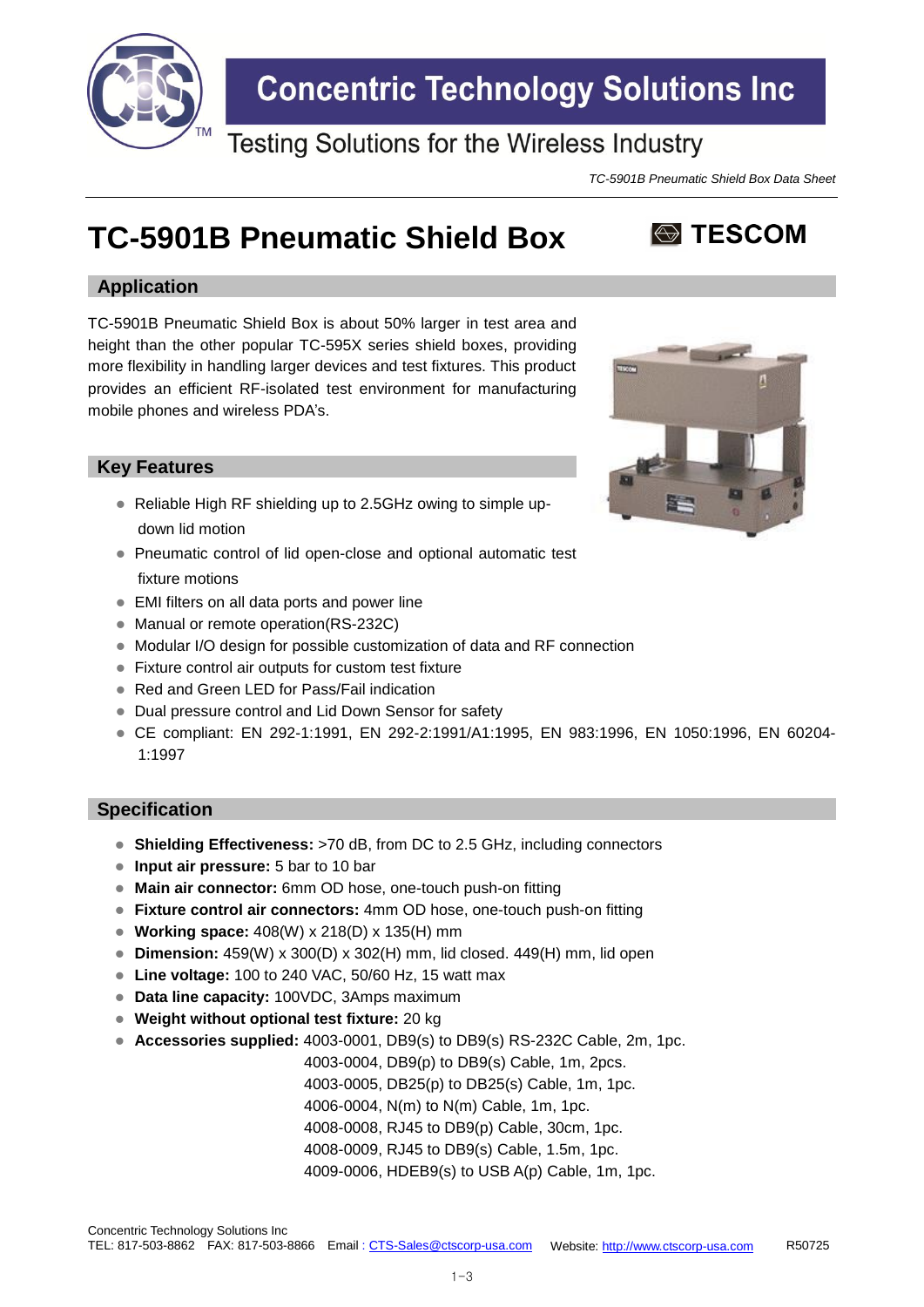

## **Concentric Technology Solutions Inc**

### Testing Solutions for the Wireless Industry

*TC-5901B Pneumatic Shield Box Data Sheet*

4009-0007, HDEB9(p) to USB A(s) Cable, 15Cm, 1pc. Power Cord, 1pc., Hand Valve, 1pc. Safety Shield, 1pc., Lid Stopper, 1pc.

#### **Lid Characteristics**

- **Long Life Up-Down design**
- **Lid Speed Control Valve**
- **Dual Pressure:** Lid closes without air pressure
- **Lid Down Sensor:** Lid opens if the lid doesn't close fully within 2 sec.
- **Initial Lid Position:** Lid opens when the air is connected regardless of AC power
- **Internal Electronic Cycle Counter** (downloadable to PC thru RS-232C)

#### **Electrical I/O**

#### **User Data I/O Connectors**

- 2 DB9(p) outside and DB9(s) inside, 1000pF Pi filter
- DB25(p) outside and DB25(s) inside, 1000pF Pi filter
- DB9(p) outside and DB9(s) inside, for LAN or USB 1.1, 100pF Pi filter

#### **RF Connectors**

● 2 N(f) outside and SMA(f) inside

#### **Remote Control Connector**

RS-232C : DB9(p), 3wire

#### **AC Line Input**

● IEC Type, Detachable



**Connectors of TC-5901B**

#### **Fixture Customization option**

TC-5901B system with a custom fixture F59014A allows automation of most of the test processes. The fixture holds the device, brings it inside the shield box, makes test signal connections and returns the device to the starting position when the test is completed. Once the device is manually loaded on the DUT cradle and the serial number scanned, the rest of the test procedures can be automated. The custom fixture option, F59014A may be ordered by supplying the necessary device information and samples to help design and verify the fixture. Typically, every device has unique shape and electrical connections requiring mechanical and electrical customizations from its basic platform design.

#### **Ordering Information**

**TC-5901B,** Pneumatic Shield Box

**F59014A-MMM-XXXX-YY,** Custom Fixture for 5901B